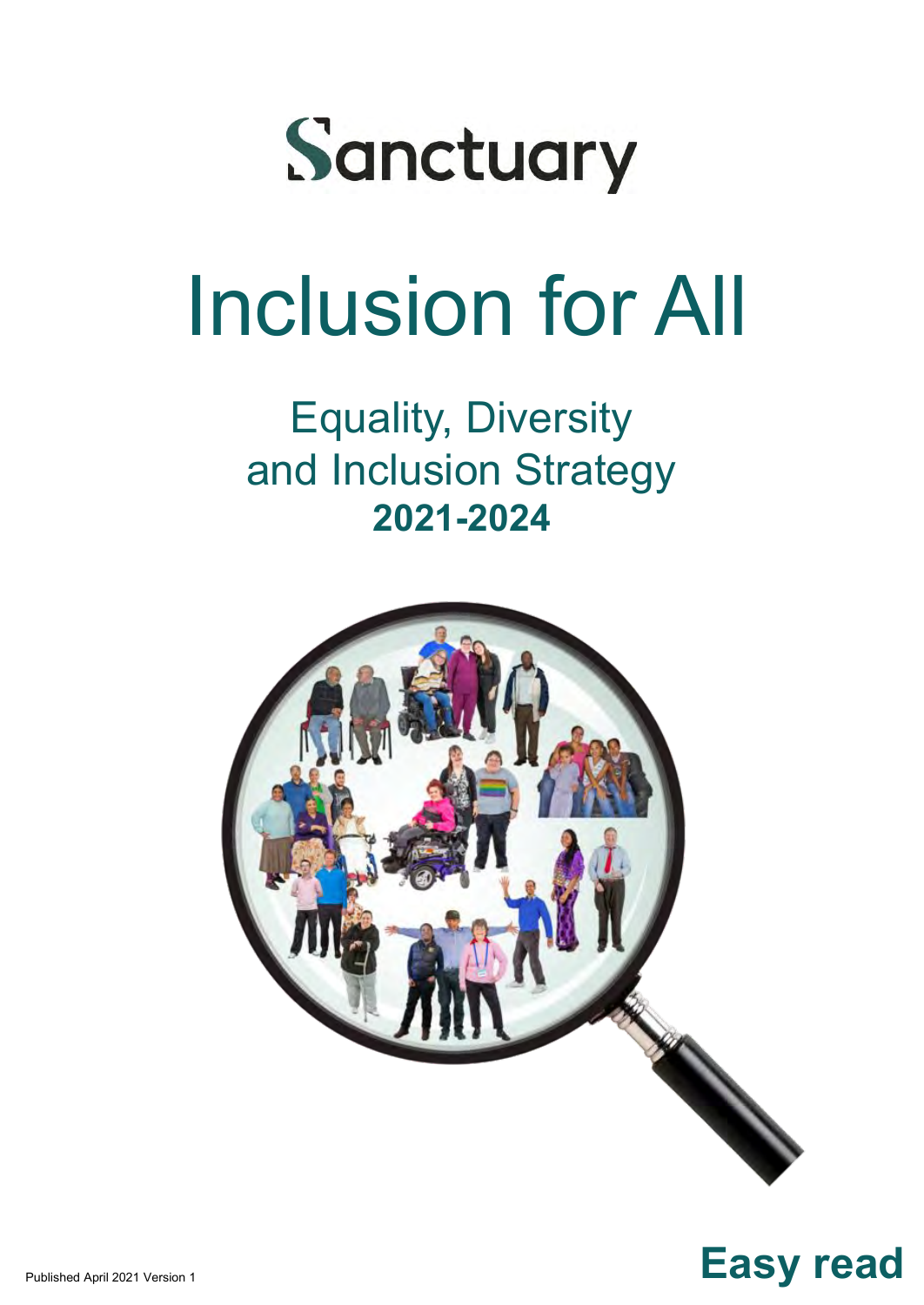

#### **Inclusion for All**

This document is our **Strategy.** It will tell you what Sanctuary plan to do in the next 3 years, to make sure that everyone feels included.

Sanctuary is committed to Equality, Diversity and Inclusion for All

### **A message from Craig**

Craig Moule is Sanctuary's Chief Executive.

We have looked at everything we have achieved in the last 3 years and at the things the law and our regulators ask us to do. We've also listened to and read the advice of our partners.

We have talked to people in the organisation about them and their experiences.

This **Strategy** tells you our clear aims and objectives to be an inclusive organisation.







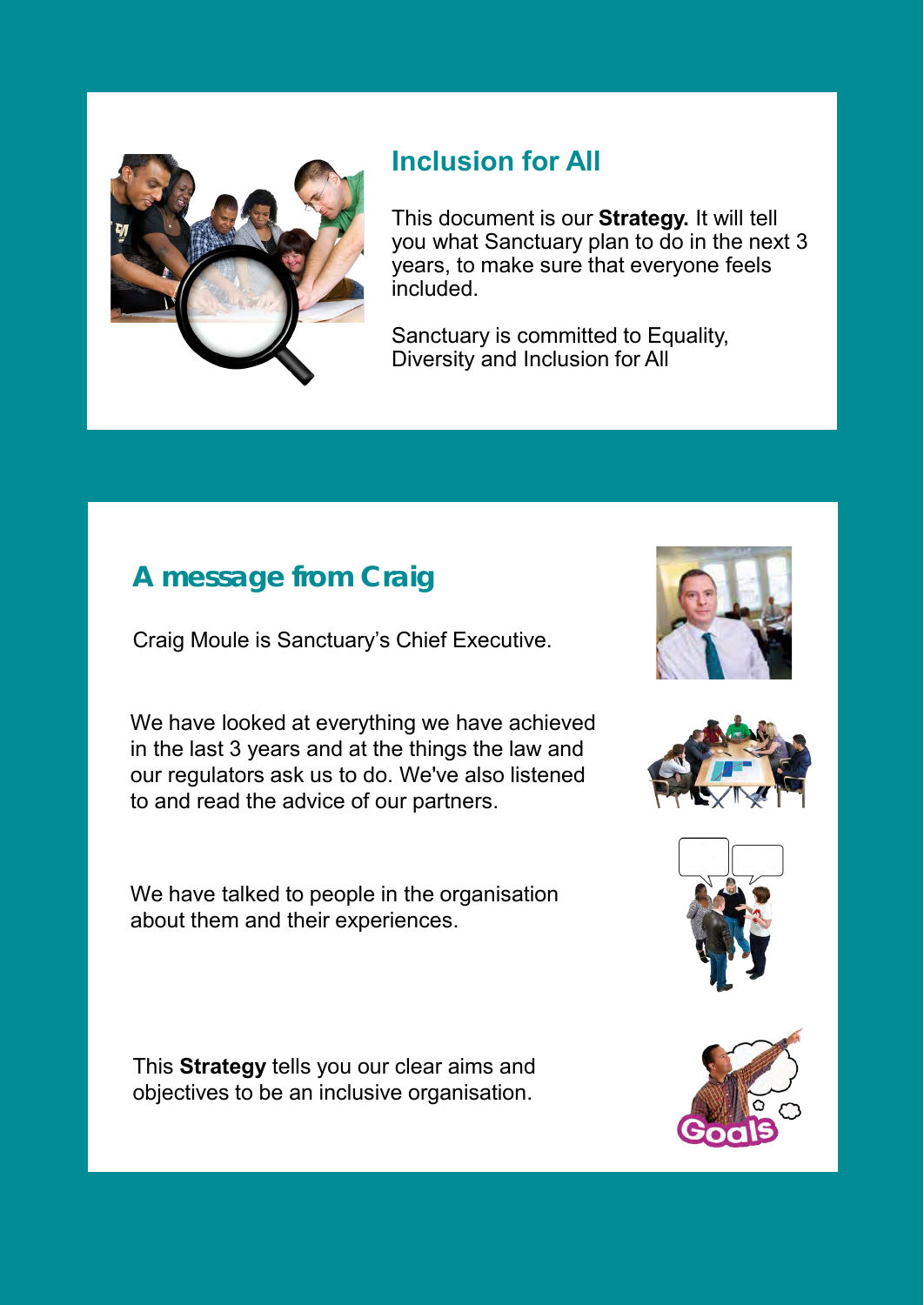## **Our Goal**



### **It is Sanctuary's goal to be:**

A **diverse, inclusive organisation** where **our people thrive** and **respond** to the **needs of our customers** with **fairness and empathy**



**Sustainability** A business for our people and our customers

#### **Our Mission**

**Building affordable homes** and **sustainable communities**  where **people choose** to **live**.



### **Diversity**

we are committed to embedding an inclusive environment for our people and customers



**Quality** Deliver positive outcomes and high standards of service



**Integrity** To be honest and fair and to do the right thing



**Ambition** To care for our people and grow our business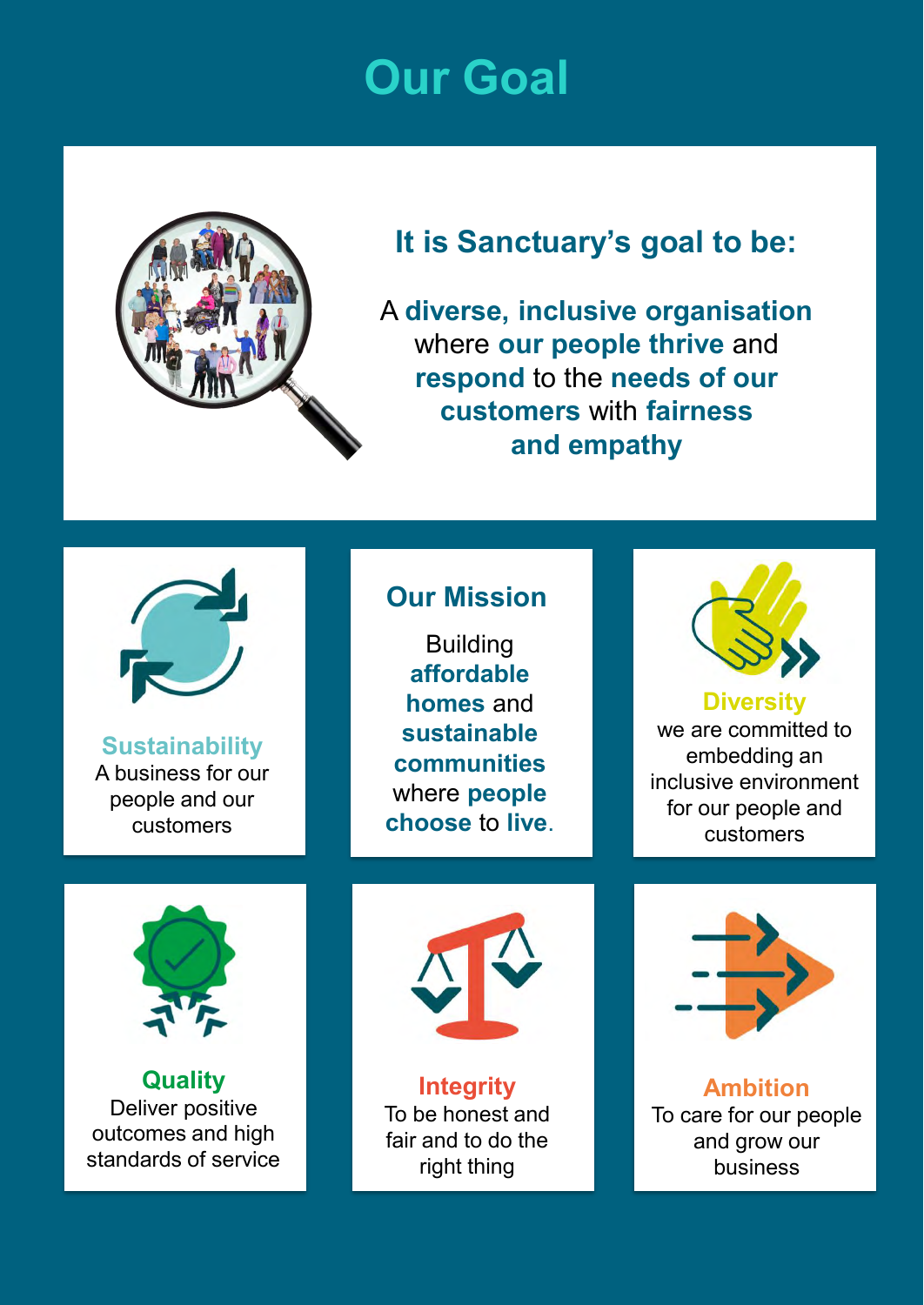# **Focus on Inclusion**



**Inclusion for All** means, we want **all people** to be **included** and to **feel part** of the **workplace and society.**

|--|

#### **Diversity**

It is about valuing difference of all kinds e.g. social, economic, educational, professional, working style.



**Equality** is about fairness.

It's about treating everyone in a way that ensures everyone has the same opportunity.

This means working to tackle prejudice, unfair discrimination and barriers.

#### **Inclusion**

Our work seeks to help people feel included in the workplace and in Sanctuary communities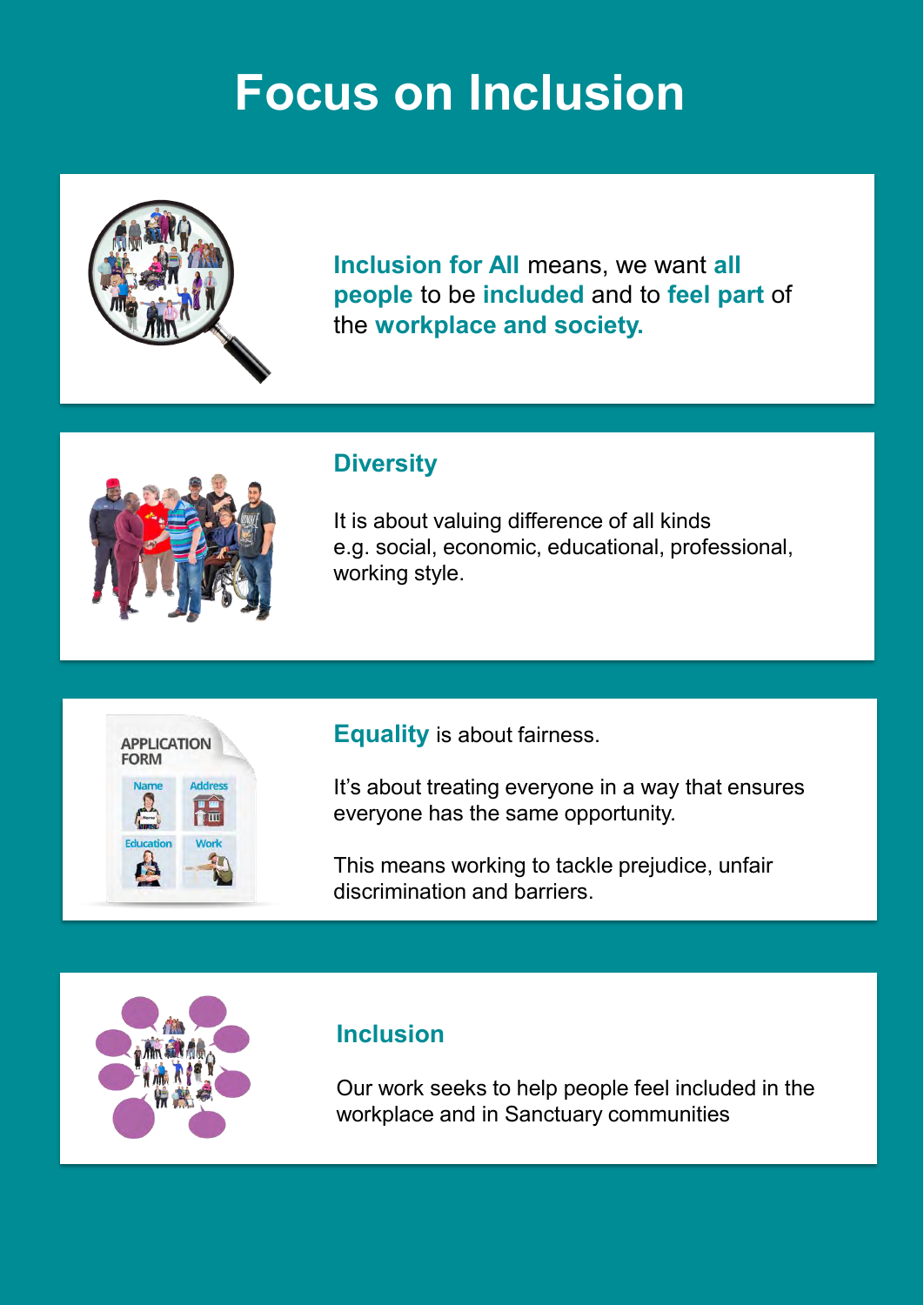# **Six guiding principles**



This Inclusion for All strategy will be based of **six guiding principles**

These six **principles** will tell us the best way to work to reach our **goal.**

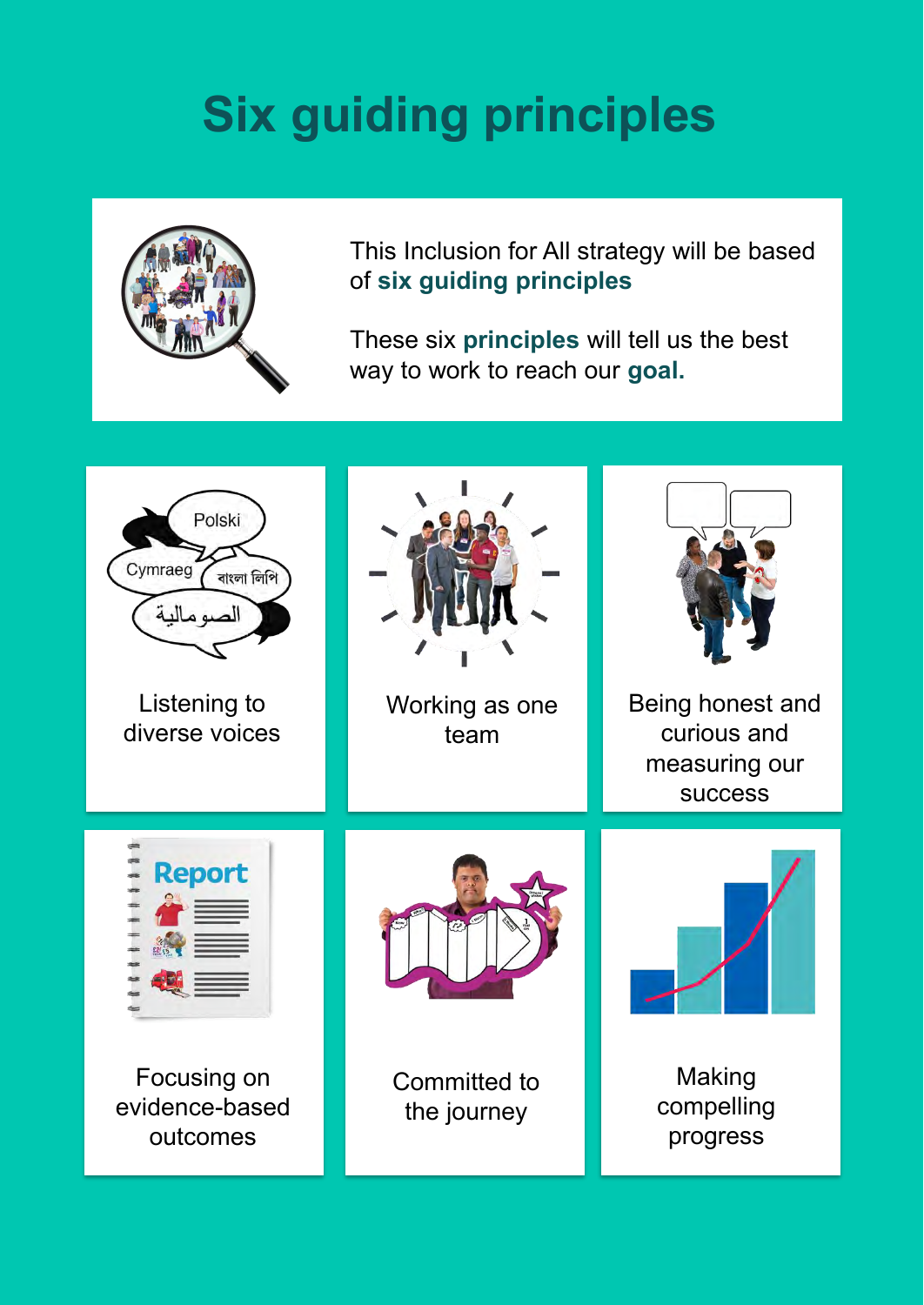### **Strategic Objective 1: Engage - Listen to diverse voices**



Create new **ways to listen** to **diverse voices** and promote an **open culture**, so that people in all their **diversity can thrive**.







Support the development of staff networks

Understand inclusive communications and take action.

Share staff groups so everyone knows where to find support.



Be more confident in tackling unacceptable behaviour.



Increase the diversity of our involved residents



Pilot a project of 'Lived Experience Advisors' to help make better decisions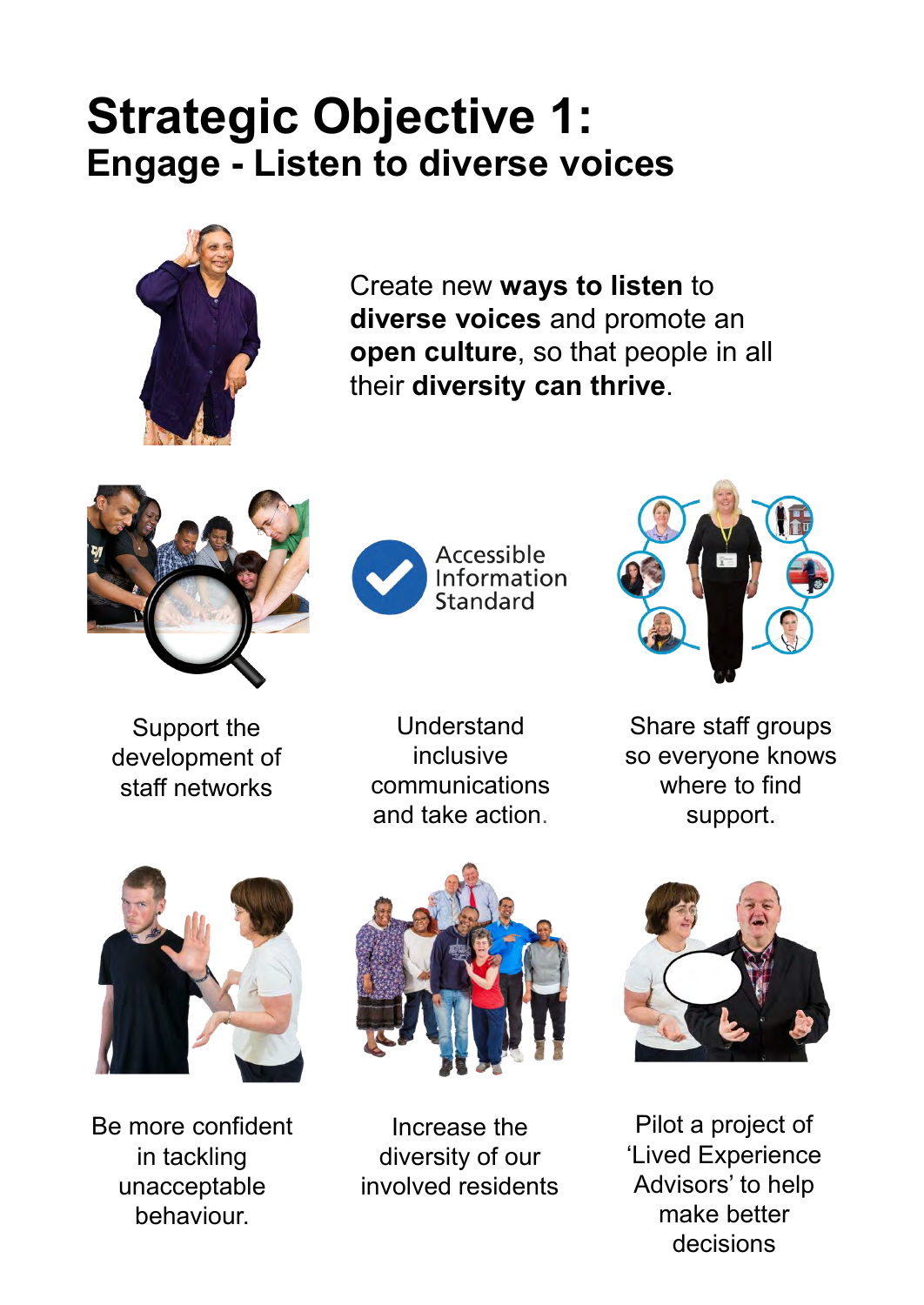## **Strategic Objective 2: Invest - Open to learning**



**Increase** organisational **knowledge and awareness** to develop a **culture** where all our **people are confident** in demonstrating **inclusive behaviours.**



**Celebrate** diversity through the year



Support managers to notice and deal with bias



Update training for Equality, Diversity and Inclusion



Create new information to help people learn about inclusion



Inclusion to be developed in our policies



Inclusive behaviour within recrutiment and development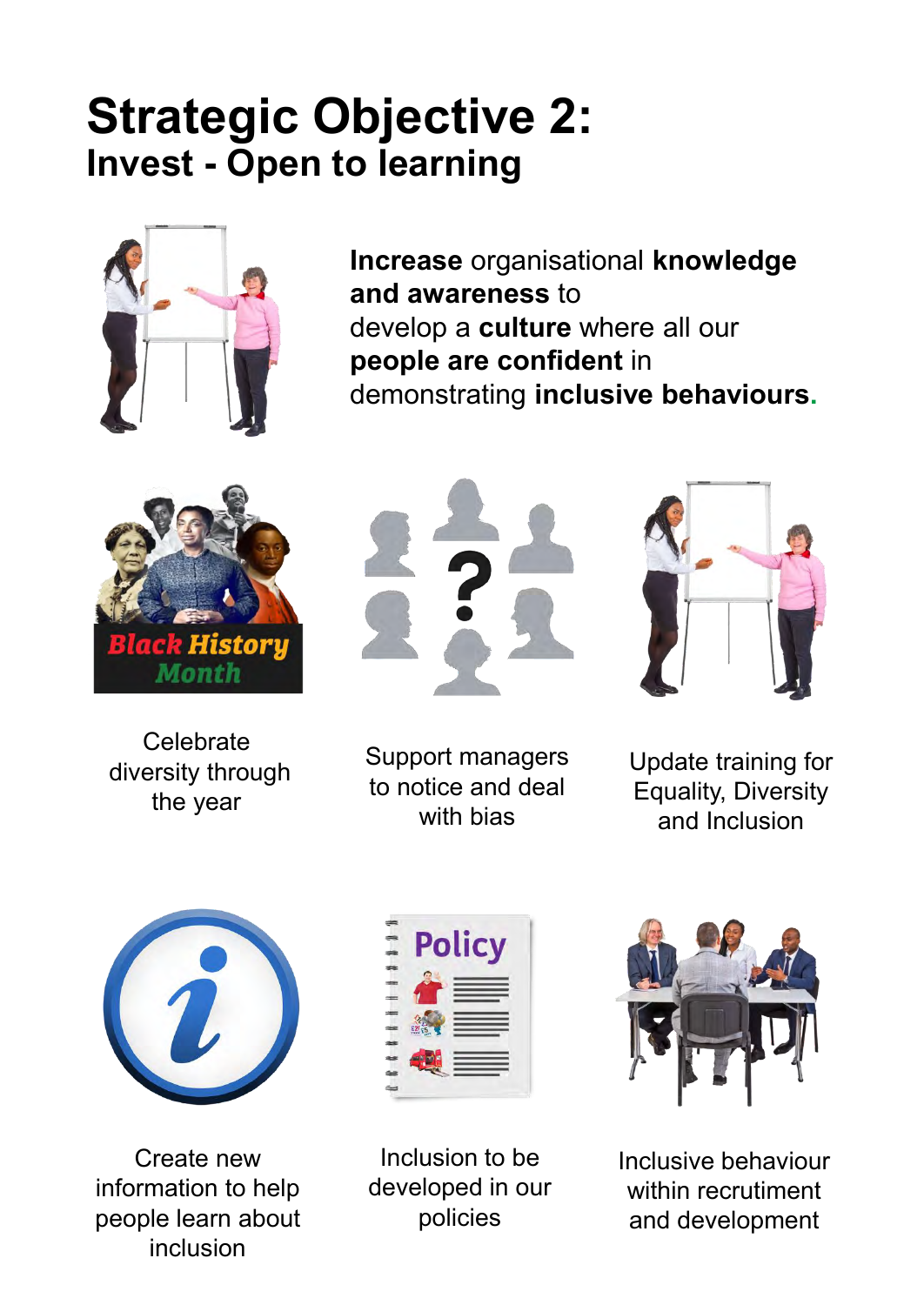### **Strategic Objective 3: Advance - Inclusive leadership and governance**



**Develop involved** and **informed leaders** who take **ownership** of **equality, diversity and inclusion**  objectives.



Develop an Equality, Diversity and Inclusion group



Each diversity network will be sponsored by a **Director** 



Gather better information and data on diversity



Develop ways to check that we are working towards our goals



Look at what other organisations are doing



Our group board are committed to Inclusion for All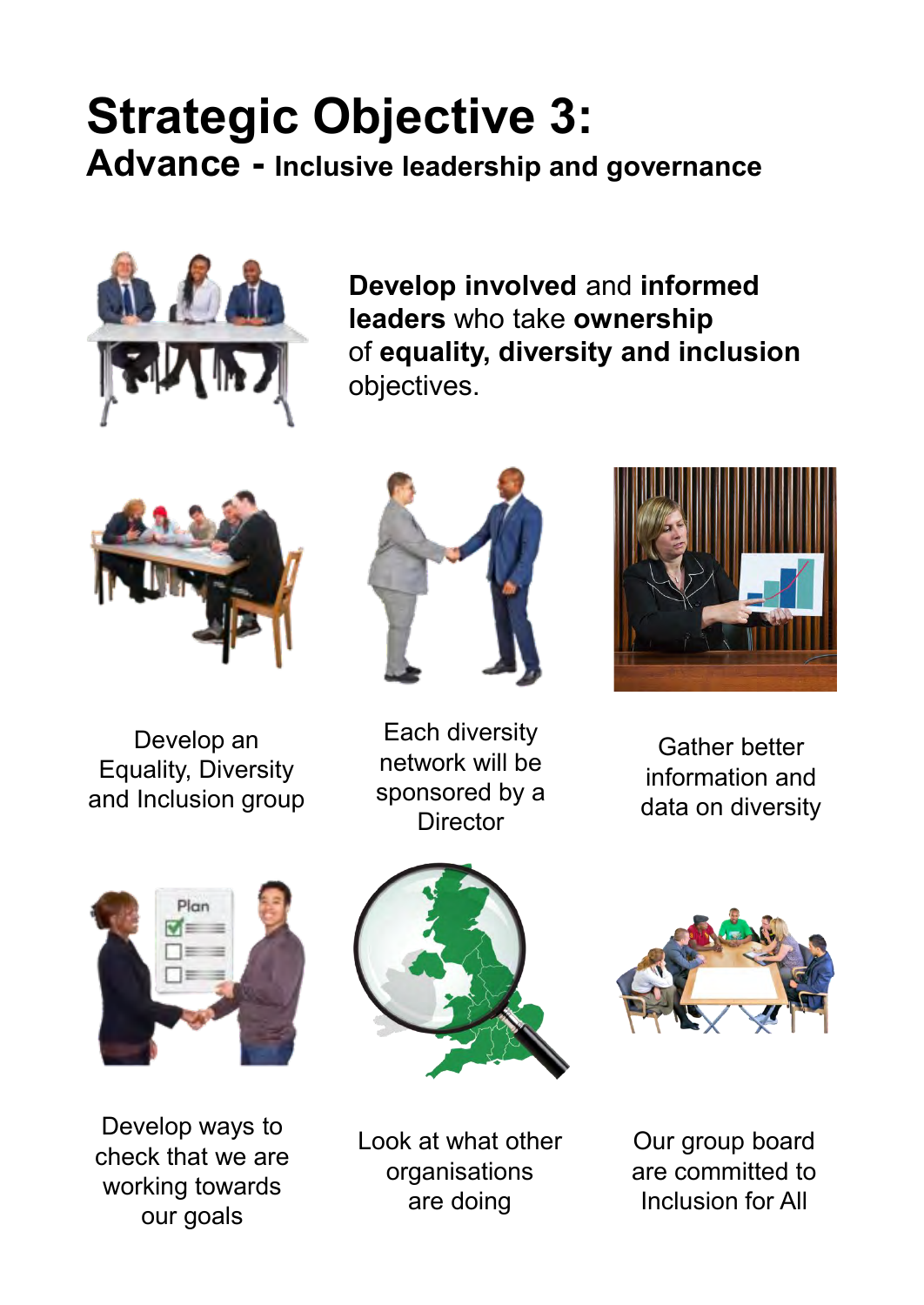### **Strategic Objective 4: Grow - Inclusion by design**



**Build diversity** and **inclusion** into the **earliest stages** of **new projects** and **services to reflect** the **needs** of the **communities served.**







Our communication will reflect all people

To be more flexible at work so everyone can be their best

Build homes that meet the needs of all people





Each area department within Sanctuary will write objectives to become more inclusive in their workplace and for our customers.

This will help us to develop **inclusive environments.**